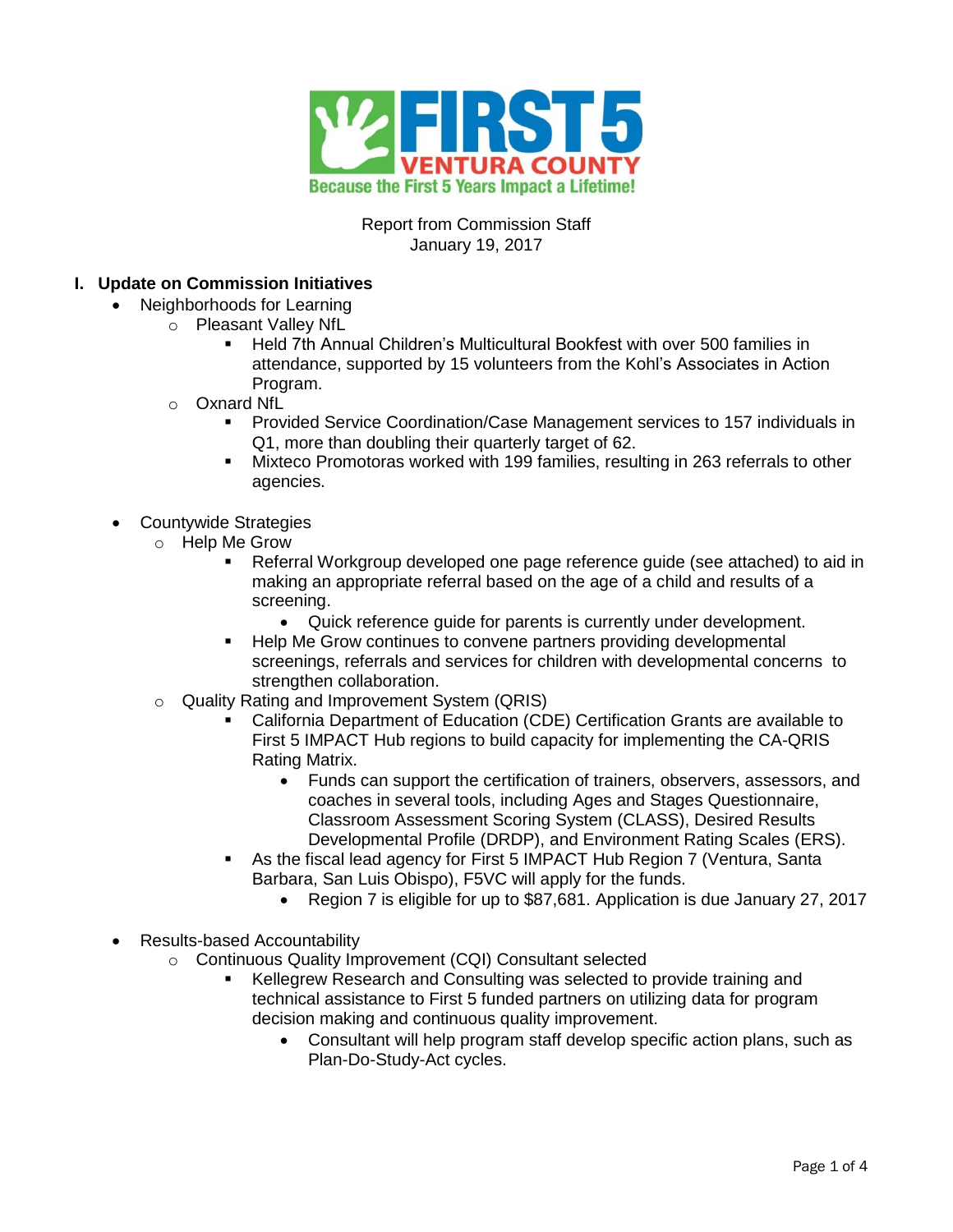- $\circ$  Increases to CalWORKs funding due to large case loads: Stage 2 (\$35.8 m), Stage 3  $(1.6 m)$
- $\circ$  Adminstrative changes to increase efficiencies, including e-applications for child care subsidies and alignement between CSPP and Transitional Kindergarten requirements relative to staff ratios, teacher education and facilities.
- o Prop 10 Revenue Projections by DOF show 17% decline. First 5 Association and F5CA are looking at details.
- California State Preschool Program (CSPP) funding available
	- $\circ$  California Department of Education (CDE) announced availability of California State Preschool Program (CSPP) funding for part-day and full-day slots. This funding opportunity is available to new and existing Local Education Agency contractors.
		- F5VC will work with funded partners to identify additional opportunities for converting First 5 funded preschool spaces to this more sustainable funding source.
- Predictors of Poor School Readiness in Children Without Developmental Delay
	- o New report examined the characteristics of population of young children who are likely ineligible for early intervention but who are at high risk for poor academic outcomes at kindergarten entry.
		- Study identifies new set of clinically available variables at age 2 that predict academic achievement and problem behaviors better than common developmental assessment tools: self-reported parental health status, parentrated neighborhood safety, and parent-rated quality of house for raising children.
		- Study confirms risk and protective factors often cited in other studies, including poverty, low maternal education, single-parent household, frequency of reading, parenting behavior and expectations.
	- o For full article, please visit<http://pediatrics.aappublications.org/content/138/2/e20154477>
- III. Upcoming Events
	- **First 5 Committees** 
		- o **Administration/Finance Committee,** Friday, February 3, 2017, 9:30 11:30 a.m., F5VC offices
	- **First 5 Association Advocacy Day,** January 31, 2016, Sacramento, Ca.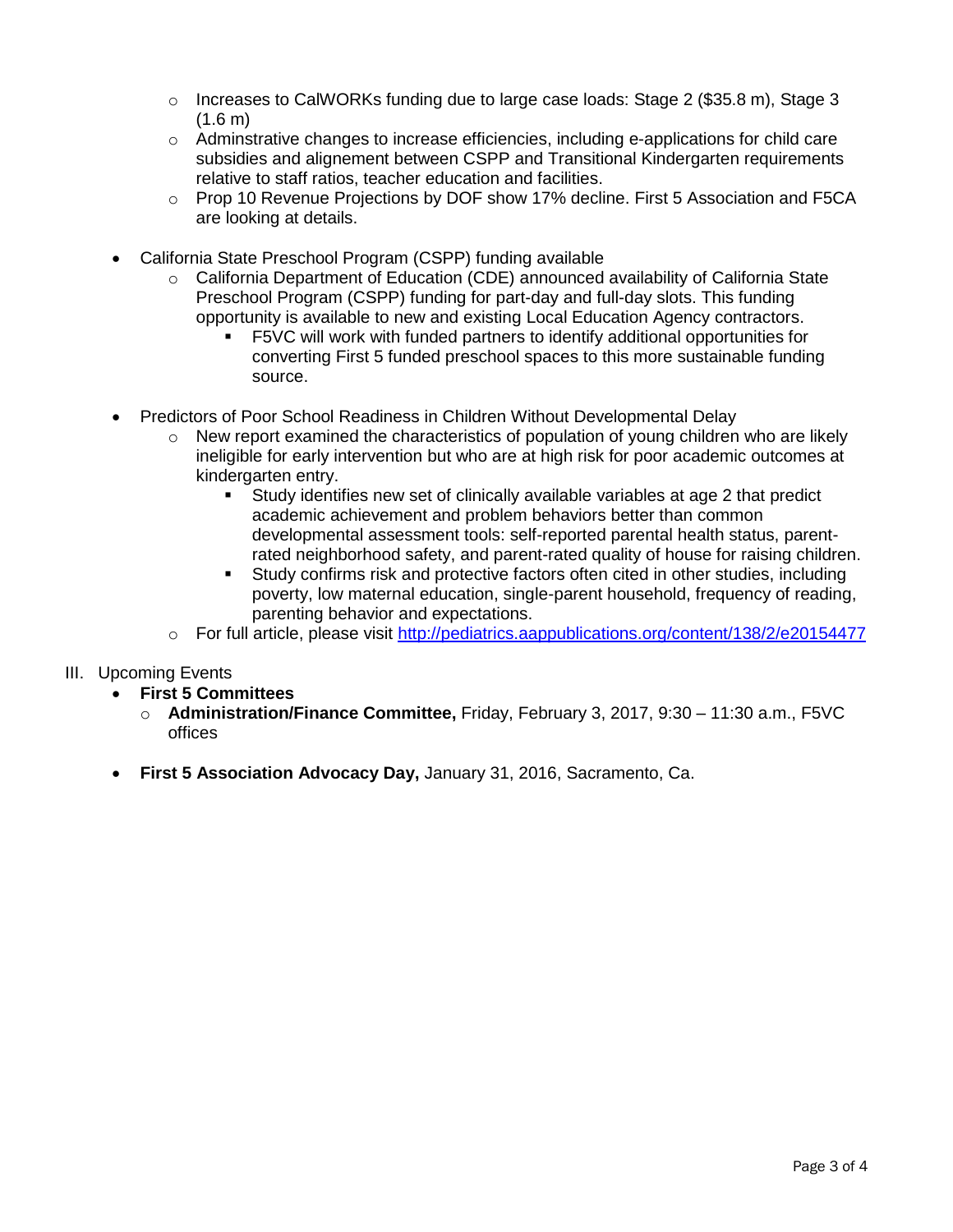#### **Program Anecdotes**

#### **MICOP**

MICOP promotoras, Celia Mendez and Erika Hernandez, presented a workshop to our families called, "Positive Phrases", which stressed the importance of language and its impact on children. They spoke about the impact that positive and negative phrases make in the development of their children and how good communication with your children demonstrates to them your love and belief in them.

It was a well-received workshop and the families were very engaged and interactive on the subject about how to put positive and loving phrases into practice with their children. One man shared that in their culture, that they grew up with, their parents did not express themselves like this, with loving phrases, and that this was a new concept for himself and most or all of the parents at the workshop. The workshop stressed that using these positive phrases to show your love to your children will have a positive impact on the quality of their lives and will motivate the children to become the kind of good people that the parents hope they will become. Celia and Erika were impressed to see the enthusiasm that the parents had to use these words to build the self-esteem of their children. The parents were encouraged to also express these thoughts in their native language of Mixteco, so as not to lose that bond of common language between themselves and their children. They are now ready to motivate their children with their words and with positivity.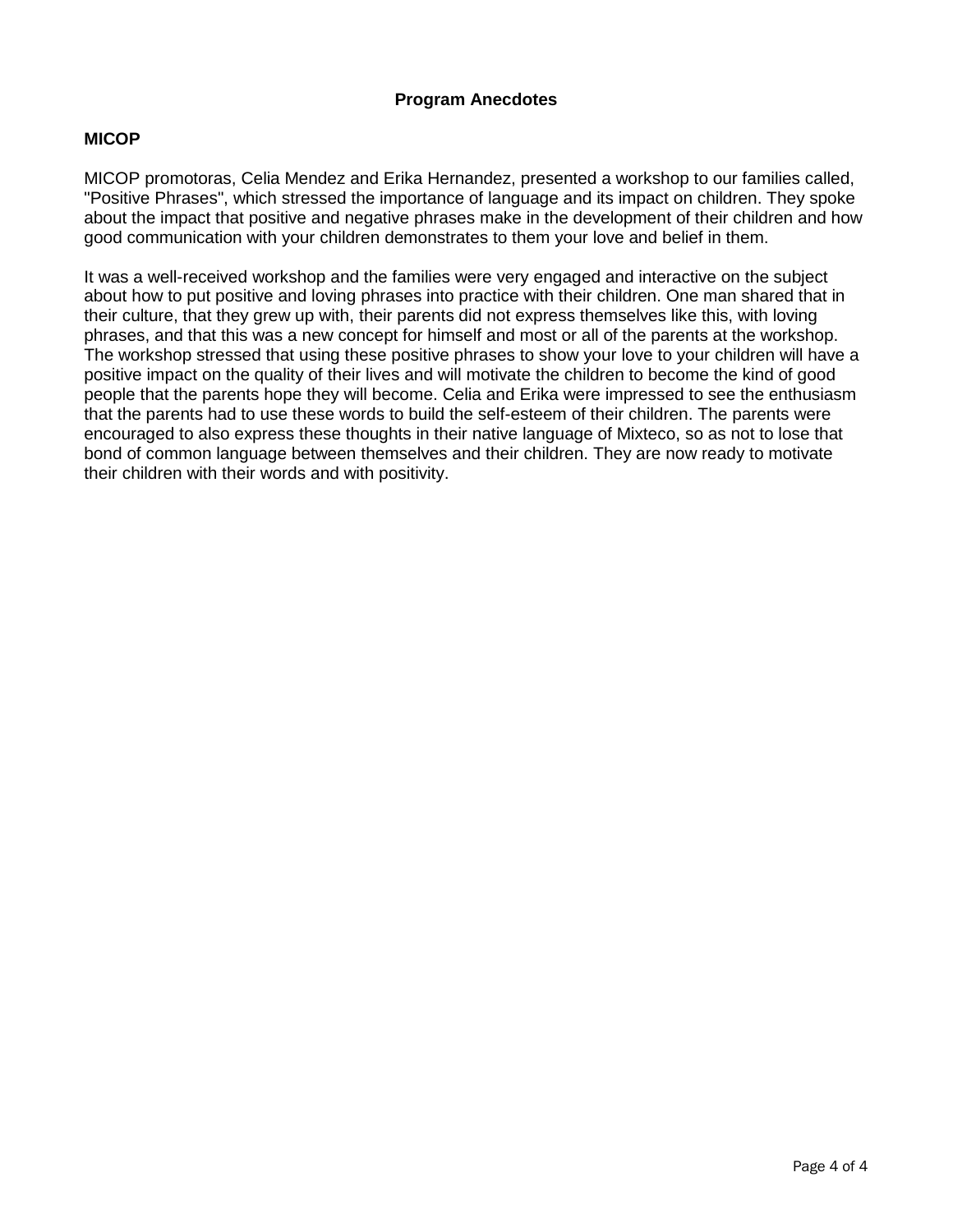# **January 3, 2017**

# POLICY & ADVOCACY NEWS



#### In This Issue

- 2016 Year in Review
- Looking Ahead to 2017
- · Advocacy Day Registration

#### 2016 Year in Review

2016 was a big year for First 5 and more broadly for early care and education. Numerous policy changes were enacted through the state budget, legislation, and voter proposition. Below is an overview of the key changes that took effect.

#### 2016-17 State Budget

Governor Brown released his 2016-17 budget in early January, including a proposal to overhaul the state preschool and child care systems into one Early Learning Block Grant. The early learning and K-12 communities partnered together to oppose the Governor's proposal, which was removed from the final budget that passed in June.

Also, included in the final budget:

- A multi-vear commitment to increasing the reimbursement rates for subsequent years:
	- o Increased Regional Market Rate (RMR) reimbursements rates for child care providers accepting vouchers to the 75th percentile of the 2014 RMR
	- o Increased Standard Rate Reimbursement (SRR) for providers who contract directly with the state by a 10% across-the-board
	- o Increased licensed-exempt provider rates from 65% to 70% of the family child care home (FCCH) rate
- An addition of nearly 9,000 preschool slots over the next four years;  $\bullet$
- The repeal of the Maximum Family Grant (MFG) championed by Senator Holly Mitchell, which reduced benefits for families with more than one child; and
- The Speaker's commitment to establishing a Blue Ribbon Commission on Early Care and Education to study the greatest areas of need in early care and potential funding sources to fill these needs.

#### Special Session & Legislation

The Governor called for a 2015-16 Special Session on Health to address the four million Californians who signed up for health insurance under the Affordable Care Act and to bring health care funding into compliance with federal regulations. Tobacco licensing and regulation were also brought up during Special Session, which had immediate impacts on Prop 10 revenues. Namely:

- SB2x 7 (Hernandez) Increased the smoking age to 21 (an approximate \$26 million ongoing annual reduction to Prop 10);
- SB2x 5 (Leno) Established that electronic devises, including e-cigarettes, are considered tobacco products (this policy was revenue neutral, but it paved the way for Prop  $56 -$ see below);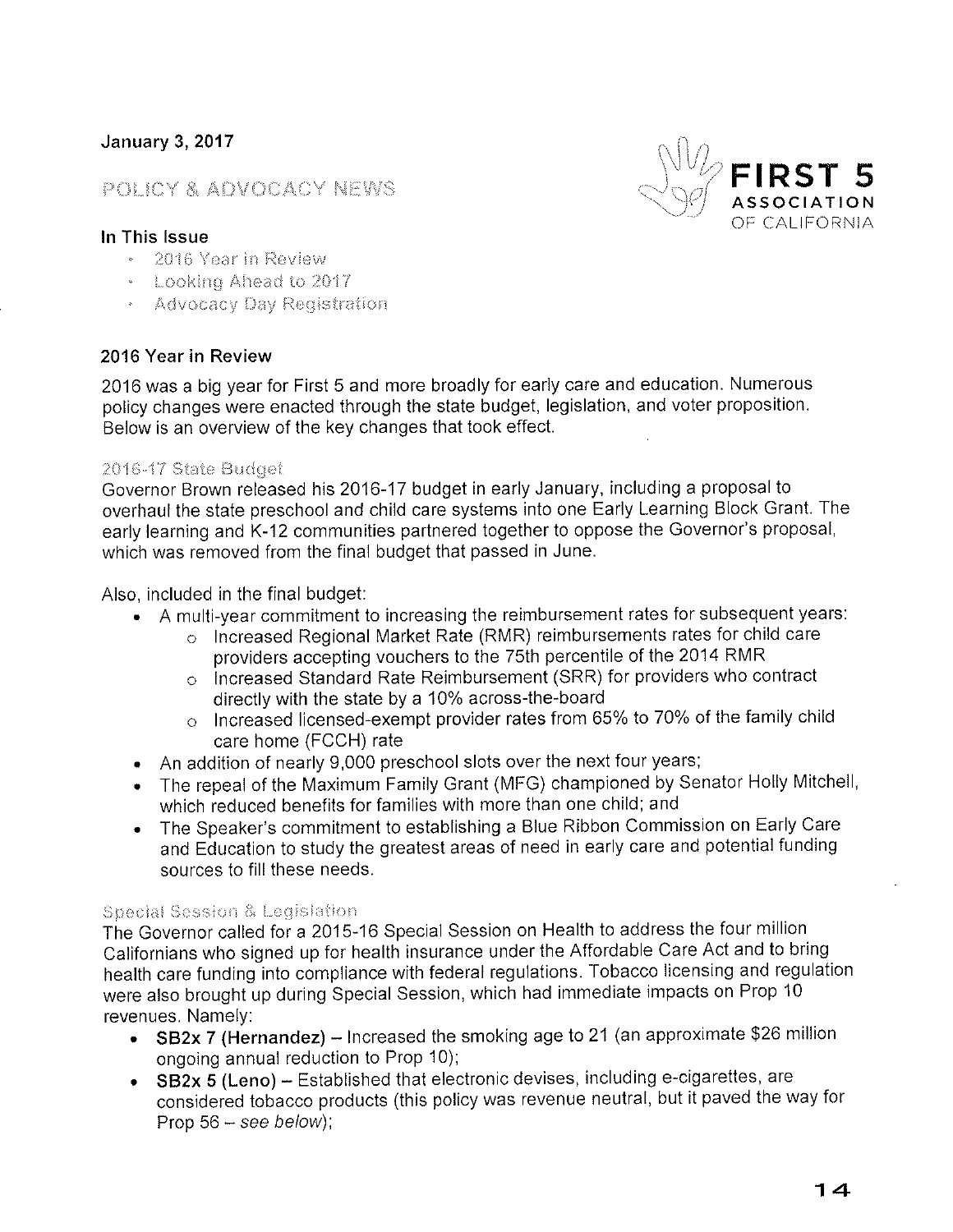• AB 2x 11 (Nazarian) - Adequately funds the Tobacco Licensing Enforcement Program to ensure Prop 10 dollars are not siphoned for enforcement purposes (an approximate \$4.6 million ongoing annual increase to Prop 10).

Additionally, the state budget included a one-time transfer of \$2.4 million from the Board of Equalization's (BOE) reserves into special funds, including Prop 10. The Special Session took effect on June 9, 2016, while the budget was enacted July 1, 2016. The Association's webinar on all the 2016 changes to Prop 10 funding is available here.

Finally, the Association tracked numerous bills that introduced during regular session that affected children's services. Most notable among successful legislation:

- AB 2770 (Nazarian) Prohibited BOE from using revenues from special funds (including Prop 10) for enforcement and regulation purposes. This legislation worked in companion with AB2x 11.
- AB 2207 (Wood) Streamlines the enrollment processes for Denti-Cal providers and aligns the Denti-Cal fee-for-service (FFS) and dental managed care (DMC) reporting requirements.
- AB 2036 (Lopez) Requires online child care services to post background check related information on TrustLine, a statewide background check website for caregivers.

All successfully legislation passed during regular session without an urgency clause are effective January 1, 2017.

A few key measures failed in the legislature in 2016, as well. While these measures failed for various reasons - costs were too high, lack of support, Governor vetoed, we believe many of these policy changes will be reintroduced again for the 2017 session. These measures include:

- AB 2150 (Santiago) Would have provided continuous 12 month eligibility for parents, ensuring that families would not lose their child care subsidy for one year. This bill would have also increased the State's Medium Income (SMI), used to determine eligibility, to keep up with increases to the state's minimum wage. This bill was reintroduced as AB 60 and is co-authored by Assemblymembers Santiago and Gonzalez.
- SB 654 (Jackson) Introduced early on as SB 1266, Senator Jackson reintroduced the bill late in session under SB 654. This legislation would have provided a guaranteed six weeks of job-projected new parent leave for employees of companies with less than 50 people. The Governor vetoed the bill, citing cost pressures on small business.
- AB 1644 (Bonta) Would have created the HEAL Trauma in School Support Program and directed the Department of Health Care Services to establish a four-year program to provide outreach, training, and technical assistance for early mental health services. This bill was held in Senate Appropriations after it was deemed too expensive and the program was not funded in through the state budget.

The Association's complete legislative tracker is available here.

#### **Voter Propositions**

The statewide November ballot contained a two measures that directly affected early care and education. The Association's Executive Committee voted to endorse both measures and both measures were passed by voters.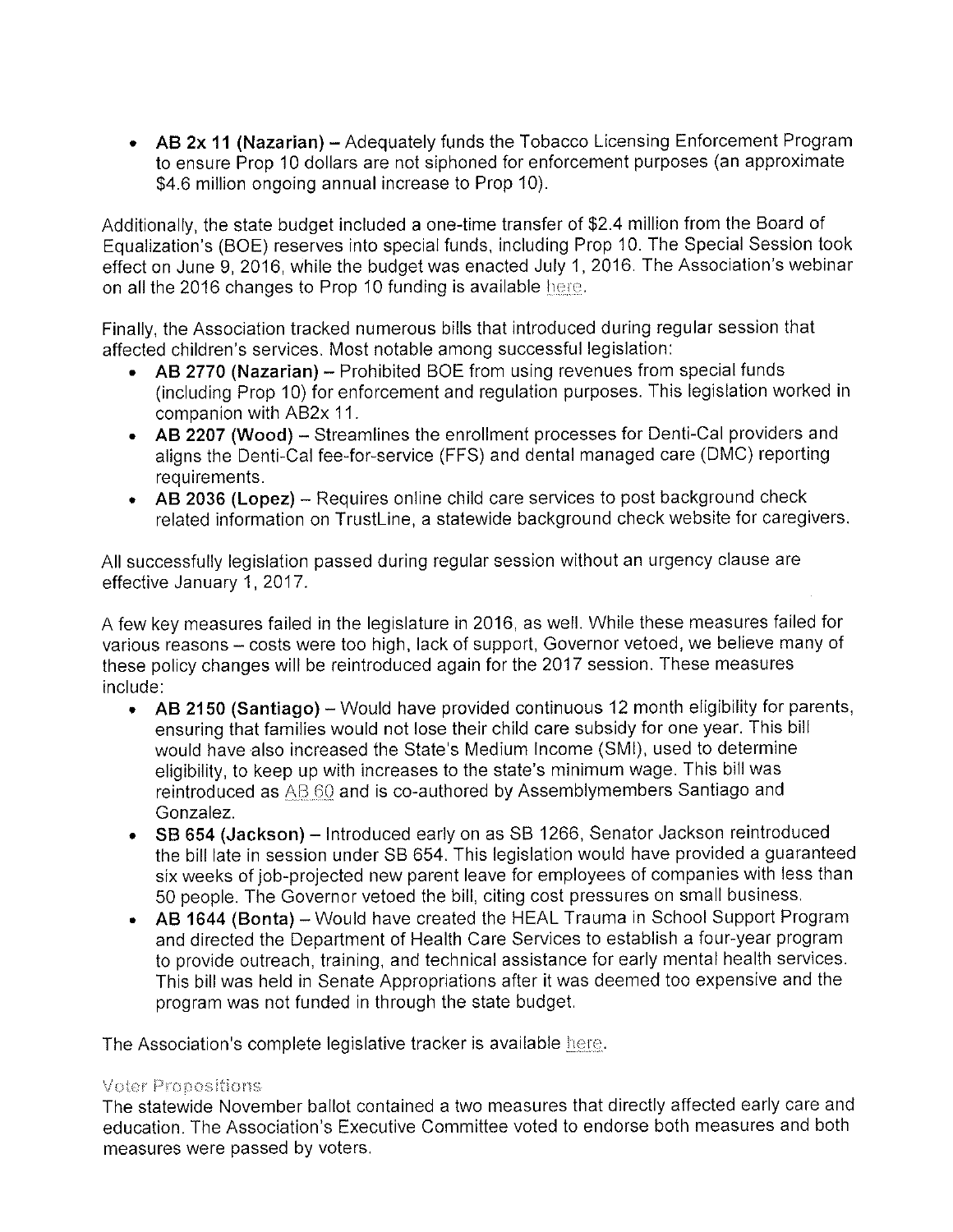- Prop 55: Extension of income taxes Extends California's income taxes (established under Prop 30, 2012) on the highest earners for 12 years. LAO reports revenue generation of \$4 - \$9 billion annually, nearly of half of which would go towards K-12 education and community colleges. Additional funding would be dedicated to Medi-Cal. the state's Rainy Day Fund, and paying down state debt.
- Prop 56: \$2 Tobacco Tax Increase the state Tobacco Tax by \$2.00 per pack of cigarettes. For the first time, this measure would also apply excise taxes on ecigarettes. LAO predicts the measure would generate between \$1 - \$1.4 billion annually, most of which would benefit cancer research and Medi-Cal services. Prop 10 will not benefit from the \$2.00 per pack increase. However, because the measure extends current excise taxes to e-cigarettes, the measure would directly benefit Prop 10. These taxes will take effect April 2017.

### Looking Ahead to 2017:

Plenty of work remains to both maintain and expand children's services. While much remains unknown under the incoming Trump administration, here are a few ongoing policy items to be aware of in the new year. We anticipate frequent changes in the coming weeks and months. so stay tuned for additional newsletters with additional up-to-date information.

#### 2017-18 State Budget:

Governor Brown will release his 2017-18 budget proposal on or before January 10, 2017. Many experts have warned that the budget will be challenging The Legislative Analyst's Office (LAO) reported in November that revenues were down by \$1.7 billion. Additionally, because of federal uncertainty, many predict large reserves to be built into the proposed budget. The Association will be providing more analysis following the Governor's release of the budget.

The Republic Caucus is making Denti-Cal a top priority. In an open letter to the Governor, the Republican Caucus requested \$200 million for Denti-Cal reimbursement rates. Additionally, Assemblymember Maienschein introduced AB 15 (currently, this bill is the same language as last year's AB 1051), legislation that will increase Denti-Cal provider reimbursement rates for the 15 most common preventable treatments. The Republican Caucus asked the Association to endorse the bill, and the Advocacy Committee unanimously voted to do so on their December 14 monthly call.

#### State Every Students Succeeds Act (ESSA) Implementation Plan:

Passed by Congress with wide bipartisan support in December 2015, the Every Students Succeeds Act (ESSA) has a different approach to early childhood education. ESSA defines early childhood education as programs that address children's full learning needs (cognitive, social, emotional, physical development) for children ages zero to six.

After receiving thousands of public comments, the federal Department of Education released final ESSA Requiations to implement the accountability, data reporting, and state plan provisions.

Now, the California Department of Education (CDE) is working diligently on the state's ESSA plan, which is due in September 2017. CDE will publish their final draft regulations on or before July 2017, which will be followed by a 30-day public comment period. Due to the size of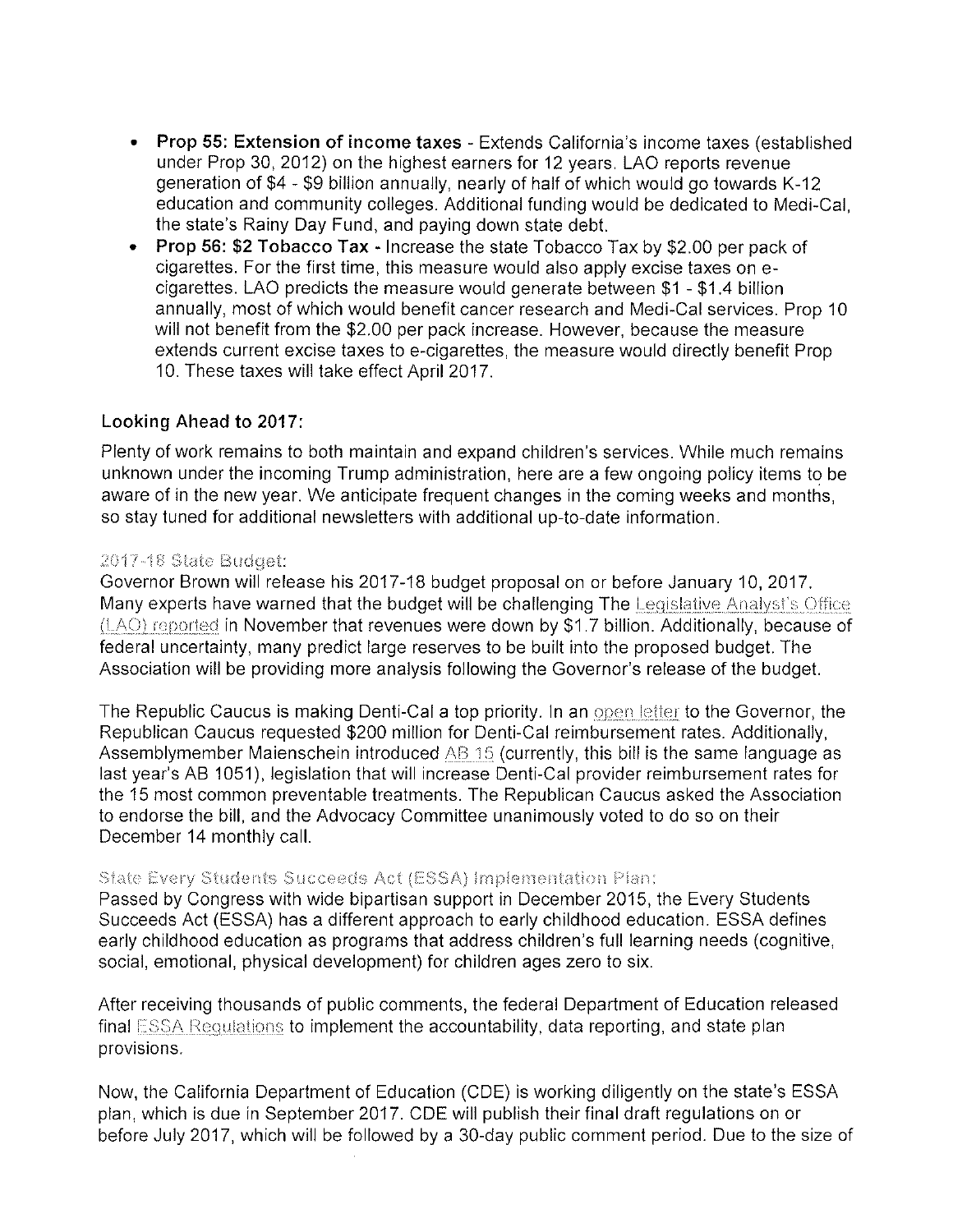the state plan, CDE is releasing the plan in sections. The first section was released on November  $9<sup>th</sup>$ , with public comment closing on December  $9<sup>th</sup>$ . It is our understanding that public comment can be delivered on any part of the plan while the public comment period is open.

Below are additional resources and timelines for ESSA implementation. Please note that dates and timeframes are subject to change:

- July 2017: State releases full draft ESSA plan
- August 2017: Public comment for ESSA plan open for 30 days after draft plan is released
- September 2017: State plan due to Department of Education
- 2018-19 School Year: Begin targeted support and improvement for lowest 5 percent of schools in states participating in Title I
- 2019-20 School Year: Begin targeted support and improvement for school districts with lowest performing student subgroups

# **Additional Recourses:**

- ESSA Implementation Timeline (DOE)
- $\bullet$  ESSA webpage (CDE)
- ESSA Stakeholder Engagement Toolkit (CDE)
- "Feds give state more time on ESSA plans" (Cabinet Report)

# **MIECHV Reauthorization:**

The Maternal, Infant, and Early Childhood Home Visiting (MIECHV) Program, funding home visiting programs, is up for reauthorization in September 2017. Since 2010, California has received \$136 million in MIECHV funding.

The Home Visiting Coalition is pushing for reauthorization of MIECHV and is asking for a 5year extension and incremental funding increases of \$800 million per year. It remains unclear how the new administration will approach MIECHV and home visiting programs. The Association is following this topic closely and will provide frequent updates.

# **Additional Resources:**

- Home Visiting Coalition's Fact Sheet
- Children Now's MIECHV in CA Fact Sheet

# **Advocacy Day Registration**

Your policy and advocacy efforts are needed at Capitol Advocacy Day! Join us January 30 -31 in Sacramento. Registration is open!

The Association is busy scheduling legislative meetings. To secure a meeting with your legislator, we recommend registering for Advocacy Day ASAP. The registration deadline is January 16<sup>th</sup>. Also, please remember to register and bring your Commissioners and First 5 policy and program staffers.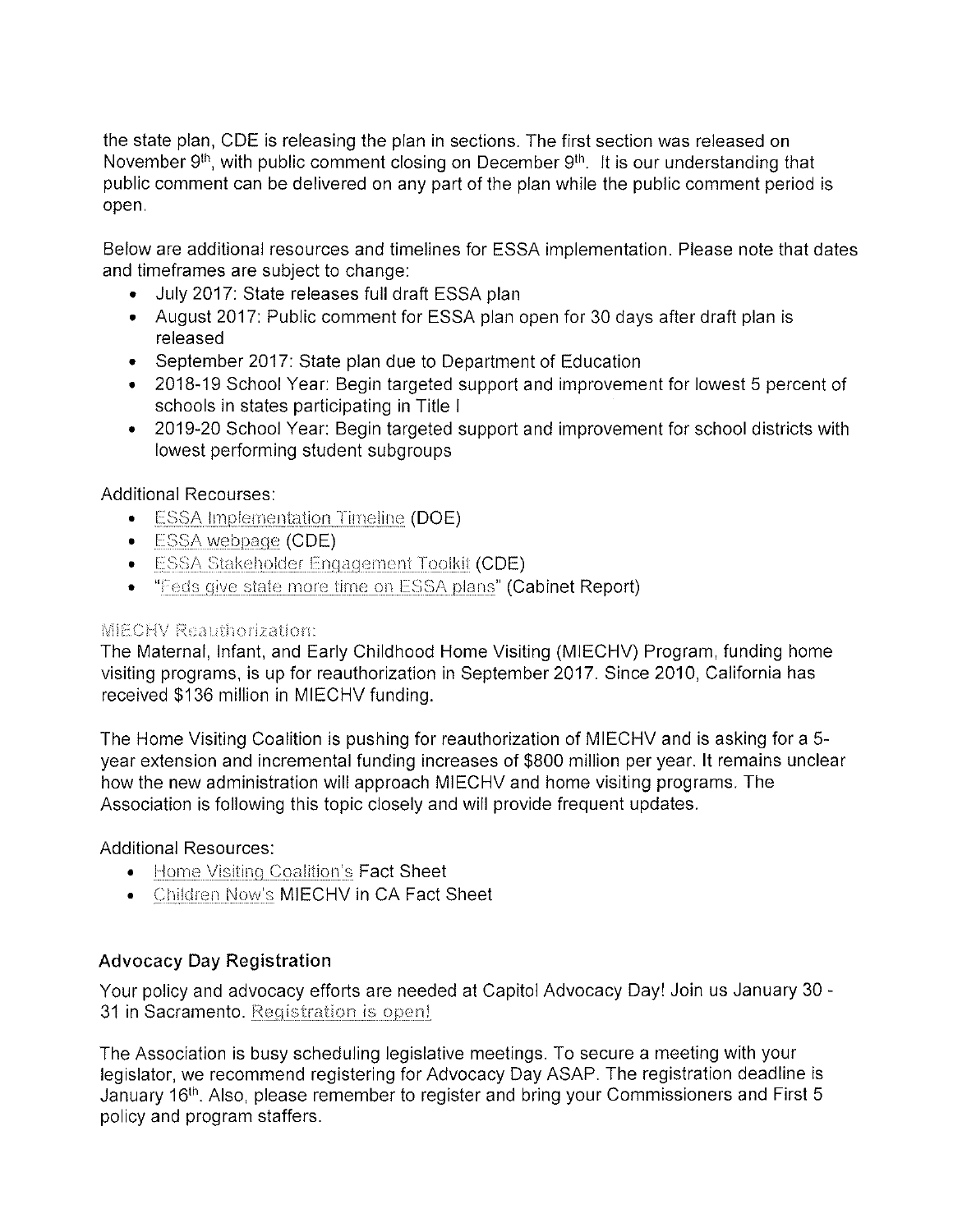Fivers & Additional Information:

- Jan 30: Champions For Children Reception (event flyer)
- Jan 31: Advocacy Day (event flyer)
- Advocacy Day Registration
- Event FAQ

Pre-Advocacy Day Briefing & Training Wednesday, January 18  $10 - 11$  AM

The Association will be hosting a pre-advocacy day webinar to review Advocacy Day goals, key talking points and strategies for effective legislative visits and drop-ins. A webinar recording and materials will be posted on the intranet for those who are not able to attend. Register for the webinar here.

> Moira Kenney, Executive Director 510.227.6966 | moira@first5association.org

Margot Grant Gould, Policy Director 510.227.6968 | margot@first5association.org

Heather Little, Operations 510.227.6967 | heather@first5association.org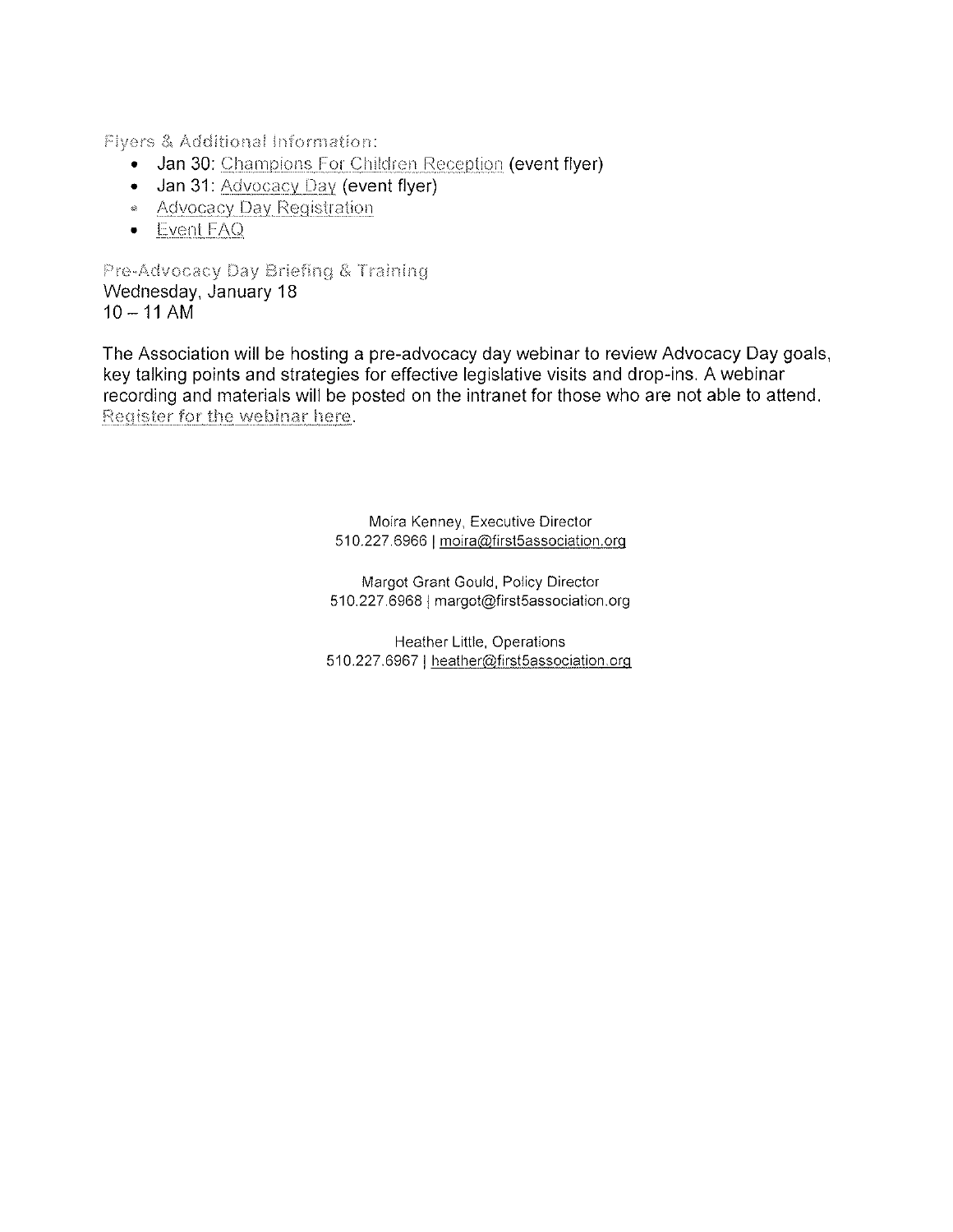**January 17, 2017** 

# **POLICY & ADVOCACY NEWS**



#### In This Issue

- 2017-18 Budget Overview
- · Budget Resources
- Advocacy Day Registration

### 2017-18 State Budget Overview

The Governor's budget was released on Tuesday, January 10th. Below is an overview of the State Budget in key First 5 impact areas:

- The spending plan is \$179.5 billion in state general, special, and bond funding.
- Despite record revenues, the Governor is "banging the recession drum" based on current revenue and spending projections, the Governor assumes there could be a \$1.6 billion budget deficit absent corrections to spending.
- The budget does not assume any changes to federal law, policy, or spending across the board. One exception is the Children's Health Insurance Program (CHIP), which the budget assumes will be reauthorized by Congress in 2017 but at the non-ACA federal matching rate, which increases state share of cost. However, in his press conference, the Governor did say that the May Revise would likely incorporate some CA response to actions in DC.

#### Proposed Cuts and Revenue Savings:

To protect against declining growth in revenues and assumed deficits, the budget makes the following adjustments:

- Adjusts Prop 98 allocations to meet the minimum guarantee, reducing Prop 98 spending by \$1.7 billion. The administration is careful to note that Prop 98 spending will continue to increase in the budget (by \$2.1 billion), it will just be at a lower rate than projected in prior years.
- Puts a hold on prior plans to increase spending (\$600 million). This includes pausing the increases in child care slots and provider rates (\$226.8 million) promised in last year's budget. The administration is fully funding and holding constant the increases made in the 2015-16 budget, but delaying the increases promised in the 2016-17 budget until future years. The administration still assumes that all of the promises made in last year's budget deal will be honored by 2019-2020.
- The proposed budget also directs funding to two legacy investment areas: \$3.2 billion is  $\bullet$ assumed to support affordable housing, and \$223.5 million from Proposition 56 revenues will be directed to the Department of Public Health to fund dental, law enforcement, and tobacco prevention programs.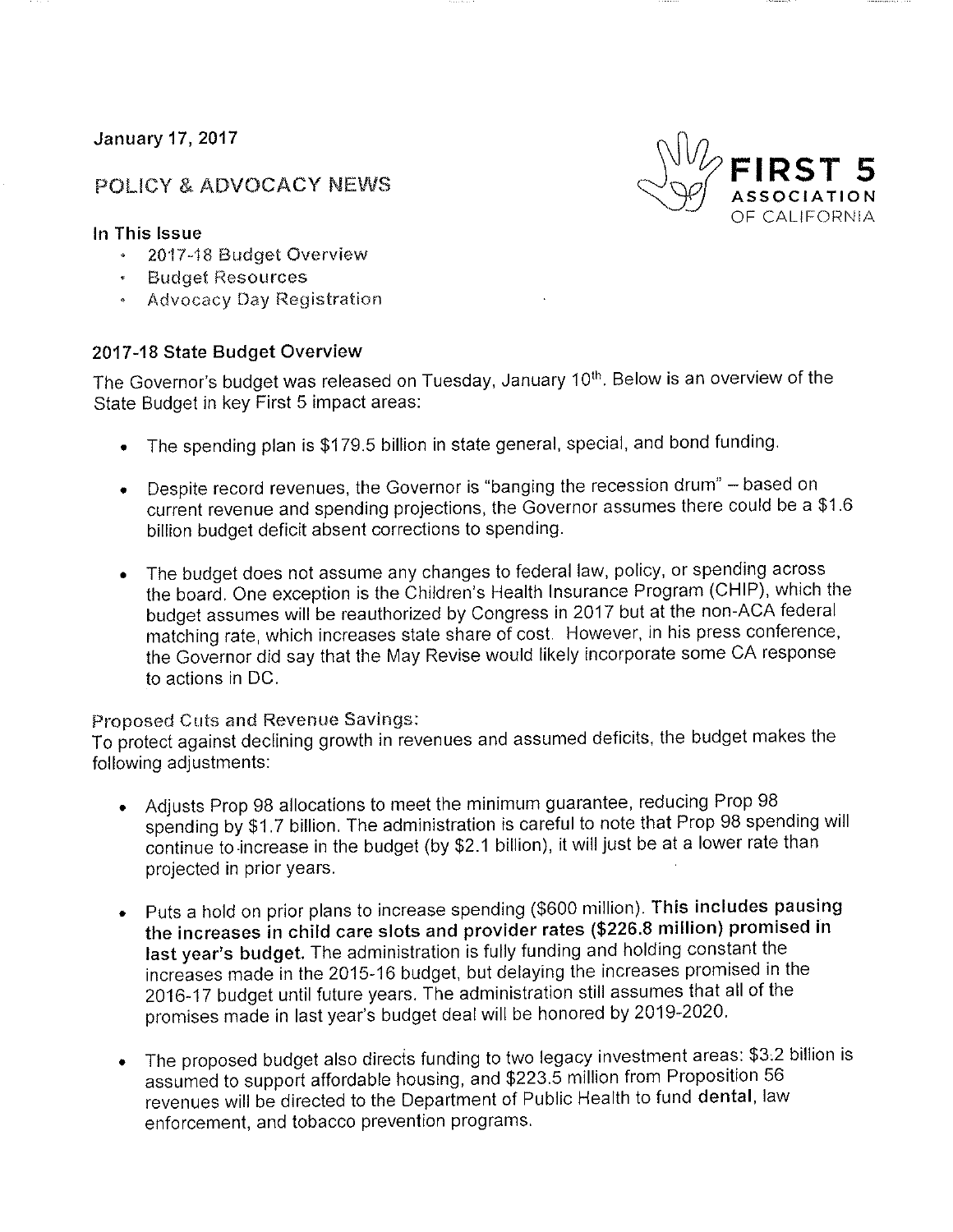In addition to delaying planned funding increases for child care, the administration lists a number of administrative changes to improve "administrative efficiencies and better align child care and early education programs to create a more rational system for both providers and the families they serve." These proposals include both administrative improvements (electronic applications for subsidies) and programmatic changes that raise additional questions (e.g. allowing state preschool programs flexibility in meeting minimum adult-to-student ratios and teacher education requirements).

Prop 10 Revenue Projections:

We were surprised to see that the Department of Finance projects total Prop 10 revenues in 2017-18 to be \$358 million, a 17% decline from 2016-17 (see Figure REV-11 below, found on page 163 of Budget Summary). Previous revenue predictions from the DOF and First 5 CA assumed that by 2017-18 revenues would be closer to \$386 million. The decline is attributed to higher taxes on cigarettes, increased smoking age to 21, and already declining rates of smoking.

The Association has now learned that Finance's \$358 million projection includes: backfill to Prop 10 from Prop 56, ongoing revenues from tobacco licensing changes (AB2x 11 and AB 2770), and partial year revenues from the equivalency tax placed on e-cigarettes (effective April 1, 2017). However, until we have seen more detail from DOF, we are holding off on any revised messaging, and would caution using these numbers at this time for local Commission planning.

The Association will continue working with First 5 CA and DOF to understand these new projections. We will share any new information, and messaging for partners, as soon as we can.

| Figure REV-11<br><b>Tobacco Tax Revenue</b><br>(Dollars in Millions)         |                      |                    |                    |
|------------------------------------------------------------------------------|----------------------|--------------------|--------------------|
|                                                                              | 20.153.5             | 20169194           | Angels<br>Forecast |
| General Fund                                                                 | Preliminary<br>585.3 | Forecast<br>\$79.3 | \$54.8             |
| Clgarette and Tobacco<br>Products Surtax Fund                                | 276.3                | 261.0              | 221.7              |
| <b>Breast Cancer Fund</b>                                                    | 17.0                 | 159                | 13 0               |
| California Children and<br>Families First Trust Fund,                        | 461.4                | 432.6              | 358.3.             |
| California Healthcare.<br>Research and Prevention<br>Tobacco Tax Act of 2016 | 0.0.                 | 367.9              | 14332              |
| Total                                                                        | \$840.0              | \$1,156.7          | \$2,091.0          |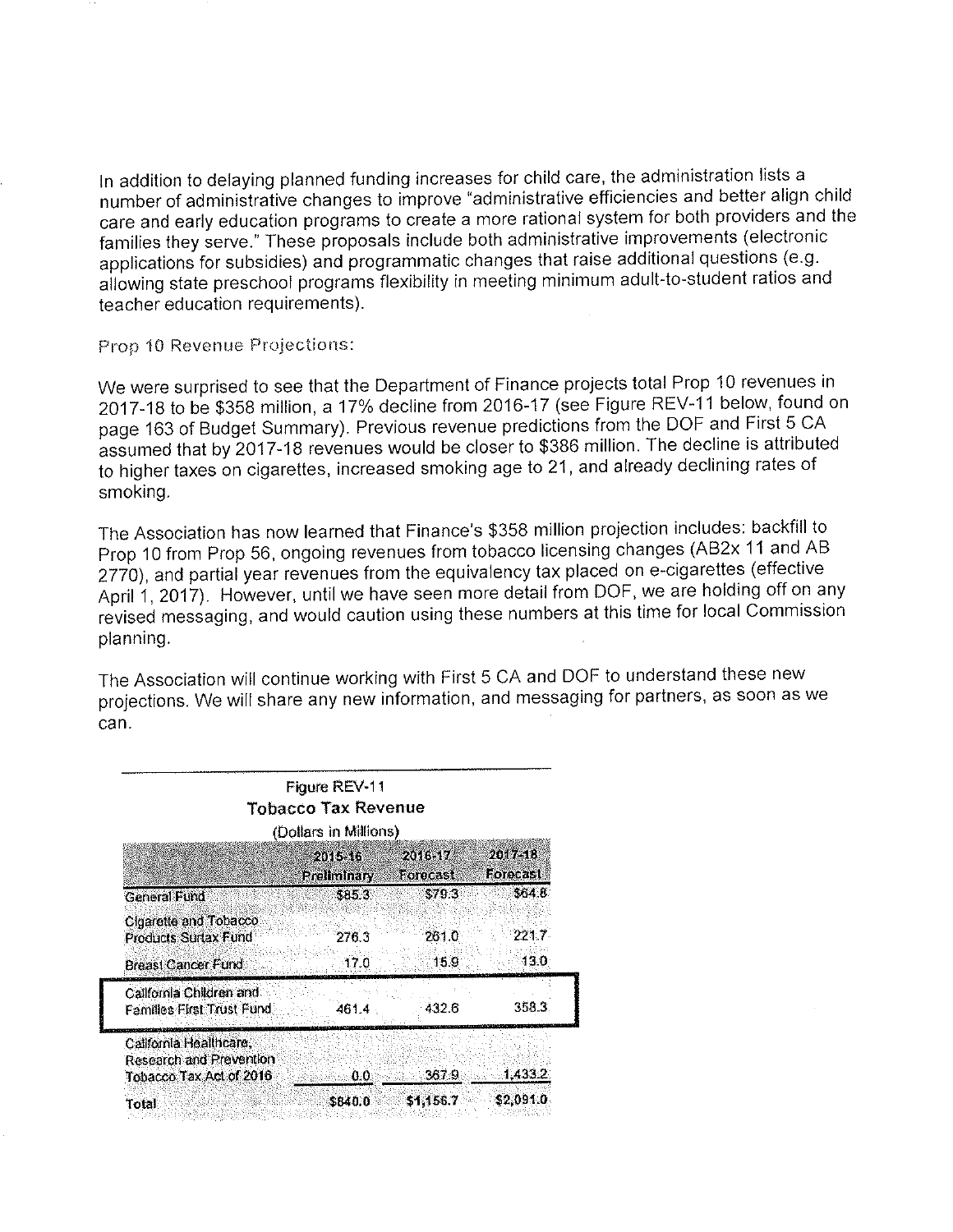### **Budget Resources**

A number of non-partisan organizations and advocacy groups are beginning to release their analyses of the Governor's Budget. Below are a number of resources and reactions on the proposed budget.

The Legislative Analyst's Office (LAO) released their initial review of the Governor's Budget. Most notably, they believe that the budget underestimates Personal Impact Tax (PIT) revenues. However, the LAO also flagged fiscal uncertainty due to unknown federal policy changes, which is not accounted for in the Governor's budget.

**Budget Analysis:** 

- Legislative Analyst's Office
- California Budget & Policy Center
- Western Center on Law & Poverty
- CA Child Care Resource & Referral Network
- Association's Advocacy Committee PowerPoint

Press Statements on the Budget:

- · First 5 LA
- Legislative Women's Caucus
- Speaker Rendon
- Pro Tem Kevin de León & Senate Budget Chair Holly Mitchell
- Children Now
- Common Sense Kids Action

# Tomorrow's Pre-Advocacy Day Briefing & Training

Wednesday, January 18  $10 - 11$  AM

The Association will be hosting a pre-advocacy day webinar to review Advocacy Day goals, key talking points and strategies for effective legislative visits. A webinar recording and materials will be posted on the intranet for those who are not able to attend. All Advocacy Day attendees are encouraged to participate in the January 18<sup>th</sup> webinar or listen to the recording. Register for the webinar here.

> Moira Kenney, Executive Director 510.227.6966 | moira@first5association.org

> Margot Grant Gould, Policy Director 510.227.6968 | margot@first5association.org

Heather Little, Operations 510.227.6967 | heather@first5association.org